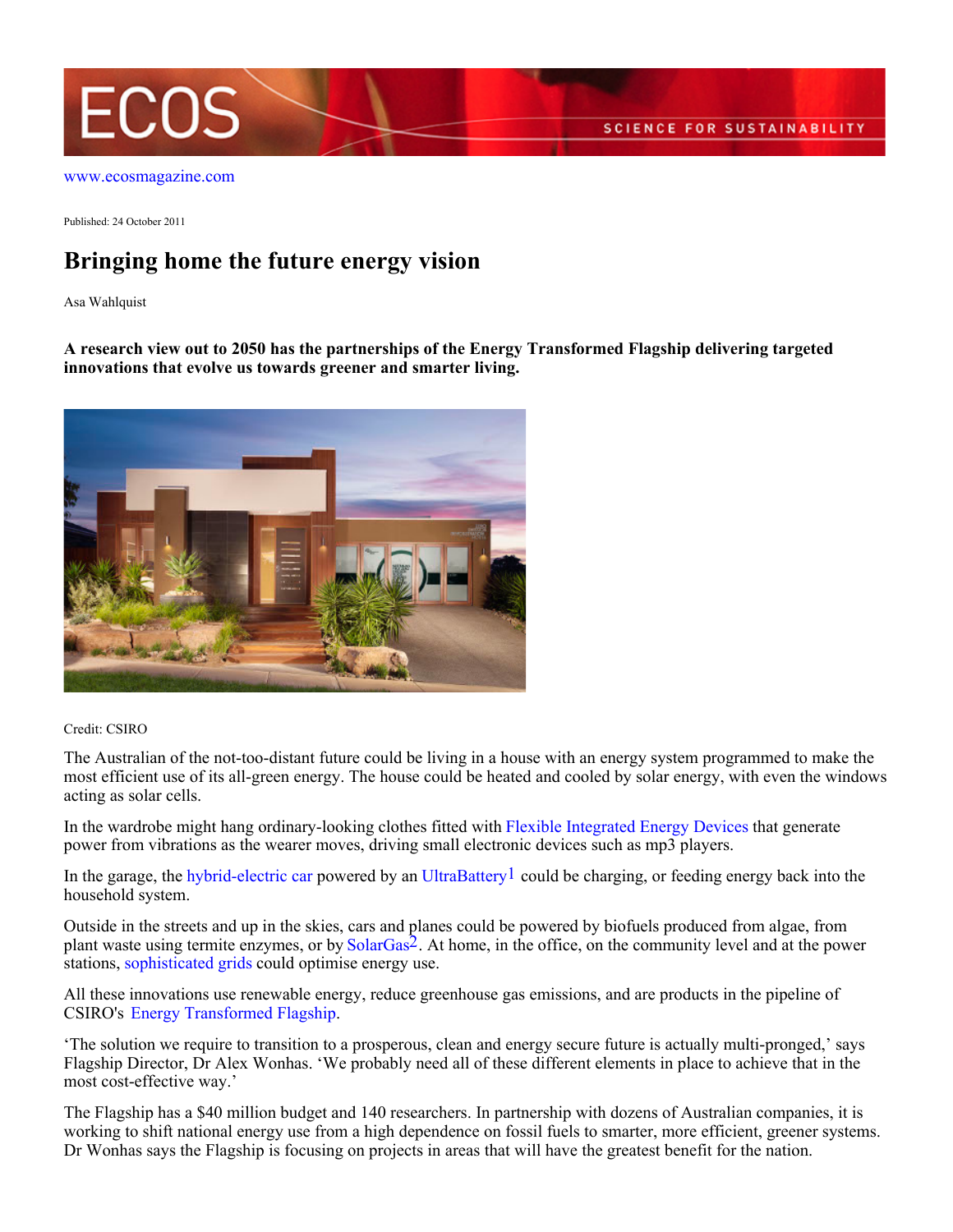According to Dr Wonhas, CSIRO research will also underpin new businesses and new industries.

'There is a range of different exports we can consider,' he says. 'There is the export of technology. In maybe a 10 to 20 year time horizon we might even be exporting renewable energy. We have plenty of it.'

Moving to a cleaner energy future is a pressing task. Australia's per capita greenhouse gas emissions are the highest in the developed world: around 27 tonnes of carbon dioxide equivalent per person, which is more than four times the world average.<sup>3</sup> In the year to March 2011, Australia produced 542 million tonnes of greenhouse gases.<sup>4</sup> of which electricity and transport together account for 69 per cent.

That's why [Sustainable Energy Association of Australia](http://www.seaaus.com.au/) CEO, Professor Ray Wills, argues – like other experts – that Australia must transform its energy use.

'The International Energy Agency has now acknowledged that we have passed peak oil from conventional sources in 2006,' says Prof. Wills. 'Even if we can continue to source liquid hydrocarbon fuels, they will be more expensive. Australia imports around \$27 billion worth of oil and oil products a year. That will only go up, because our own oil production is going down.'

The Energy Transformed Flagship has three research areas: identifying pathways to reduce Australia's carbon footprint, renewable energy for electricity and transport, and increased energy efficiency.

'We have a goal,' says Dr Wonhas. 'We would like to see 20 million tonnes of carbon abated by 2030 from the technologies we develop, and 50 million tonnes by 2050.'



## Credit: CSIRO

Prof. Wills thinks that through CSIRO's research and partnerships, Australia will have a vital role in transitioning energy sources and industries. He says Australia must have the capacity to respond to the change in energy markets that is coming, and would like to see a much larger investment in the Flagship.

'We need knowledge, we need skills, we need capacity in our work force, we need an opportunity for professional services to respond and be a part of that market,' he says.

Flagship projects now range from the \$66.5 million SolarGrid Australia project associated with the proposed [Moree](http://www.csiro.au/science/Moree-solar-farm.html>Moree) [Solar Farm](http://www.csiro.au/science/Moree-solar-farm.html>Moree) – the biggest planned photovoltaic solar power plant in the world<sup>5</sup> – to personal energy transformation.

The [Energymark program](http://www.csiro.au/science/Energymark.html), for example, helps people reduce their carbon footprint, lower their energy use and save on power bills. Participants meet in community-based discussion groups, working through information provided by CSIRO.

Mr Tony Gleeson, from Broadwater on the north coast of NSW, has been an Energymark convenor. He became involved because 'it is much healthier to be part of the solution than worrying about the problem'. While he has made his own improvement as result of his involvement, what he really loves is 'the interactions between the people and watching their awareness grow. It is definitely worthwhile and I can't sing its praises loudly enough.'

A big driver of the increased demand for electricity is the growing number of air conditioners, with electricity usage now nearly doubling on the hottest days.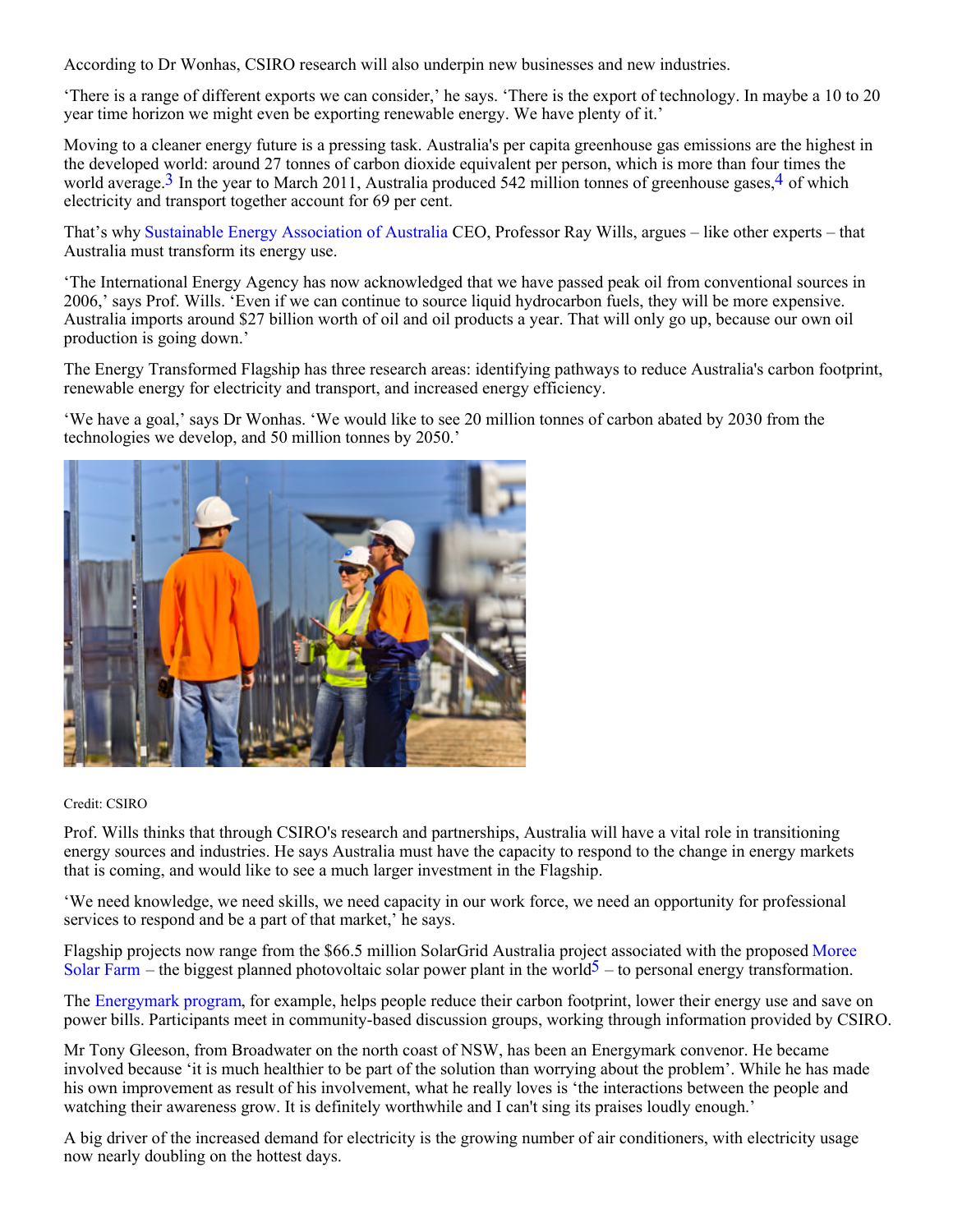Dr Stephen White leads CSIRO's [solar cooling research](http://www.csiro.au/science/solar-cooling.html>solar), which is developing technology that ingeniously uses heat from the sun to power air conditioners.

Dr White says the team have been capturing heat from solar thermal energy, and converting the heat to cooling using several methods. The team has been focusing on developing new desiccants, which are materials that take moisture out of air. The dry air then goes through an evaporative cooling process.

His team is currently installing 80 kilowatts of solar cooling for the commercial kitchens at the Newcastle campus of TAFE New South Wales. 'We have 400 square metres of solar collectors on the roof; it is a big installation,' explains Dr White. 'We are just starting to build the desiccant air conditioning system to go into the plant room,'

CSIRO, with funding from the Asia Pacific Partnership program on Clean Development and Climate<sup>6</sup>, has also built a prototype solar air conditioner that is suitable for residential home installation.

'We have got it to a point now where we think we have something that is commercially pretty interesting,' says Dr White. 'It is reducing greenhouse gas emissions, which addresses the climate change problem, and at the same time it is also addressing some of our electricity networks issues. It kills two birds with one stone.'

Dr Wonhas thinks life in a more sustainable Australia of the future will still look a lot like it does today. But, our day-to-day companion will be technology – produced by CSIRO and other researchers – that will help us live more sustainably.

'The air conditioner might be controlled by CSIRO technology,' says Dr Wonhas. 'The power out of the power point might come from an electricity grid or renewable power station based on CSIRO technology. The fuel in your car or the battery in your hybrid vehicle might be from a piece of technology that we have developed.'

'It [will be] a lot of little things that will ultimately help you live your life the way you want to live it, with a smaller carbon foot print, but also with an enhanced security of energy supply.'

## **More sustainable power, cooling, transport and fuel**

CSIRO runs several other focus projects under the Energy Transformed Flagship.

- 1. The [Virtual Power Station](http://www.csiro.au/science/Virtual-Power-Station.html>Virtual) aggregates energy generated from many solar and wind generators into a single power supply, improving the cost effectiveness and reliability of renewable energy generation.
- 2. [Dye-sensitised solar cells](http://www.csiro.au/science/dye-sensitised-solar-cells.html>Dye-sensitised), which convert energy from sunlight and act as electrical conductors, can be incorporated into windows and on buildings.
- Australia's largest solar thermal research facility is also the first 3. of its kind in this country. Based at the CSIRO [National Solar](http://www.csiro.au/science/Solar-Brayton-Cycle.html>National) [Energy Centre](http://www.csiro.au/science/Solar-Brayton-Cycle.html>National) in Newcastle, New South Wales, the large-scale demonstration site will be an international hub for researching and commercialising concentrated solar energy technologies. It boasts two solar thermal towers that are currently being used to research solar fuels, solar air turbines, solar energy storage and solar steam.
- 4. [OptiCool](http://pipeline.csiro.au/divisions/energy/buildingiq/) technology for balancing thermal comfort, running costs and greenhouse gas emissions associated with commercial air conditioning systems has been licensed to BuildingIQ.
- 5. The [Electric Driveway Project](http://www.csiro.au/science/Electric-driveway.html>Electric) aims to integrate electric